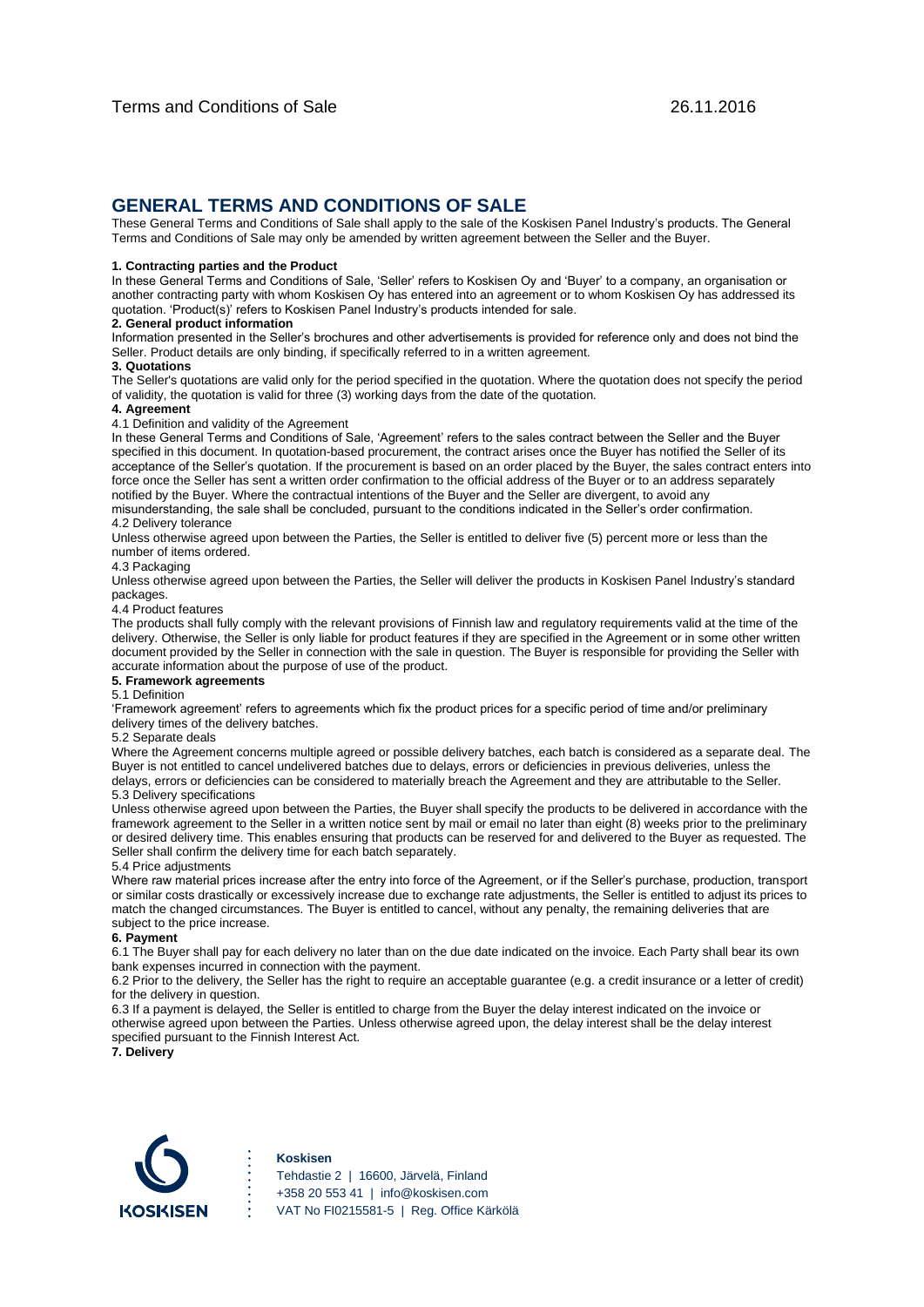7.1 The delivery time notified is an estimate. Immediately after becoming aware of a delay, the Seller shall notify the Buyer of the delay and the reason for the delay and the estimated new delivery time.

7.2 The Seller shall make every effort to comply with the delivery time specified in the Seller's order confirmation.

7.3 The location where the responsibility for the risk of damage to the products is transferred from the Seller to the Buyer shall be specified pursuant to the relevant term of delivery published by the International Chamber of Commerce (i.e. Incoterms). 7.4 Where the Buyer neglects to take over the products at the agreed time, the Seller is entitled, at its own discretion, to require the Buyer to pay for the delivery or to cancel the Agreement with respect to the products that the Buyer neglected to take into its possession. In either case, the Seller is also entitled to claim for a compensation for the costs incurred to the Seller due to the Buyer's neglect.

7.5 Where the price agreed in the Agreement also covers, in full or in part, the transport costs incurred to the Seller, the Seller is entitled to choose the method of transport.

# **8. Title to the goods**

8.1 The Seller retains the title to the products it has delivered until the Buyer has made all the payments related to the delivery, including payments resulting from agreements made at the same time as the present Agreement or afterwards. This provision shall specifically apply to any outstanding balance, which contains all approved outstanding payments.

8.2 The Buyer is entitled to re-sell the products in the course of its normal commercial operations, but may not pledge the products or use them as collateral. The Buyer may only sell the products in compliance with the retention of title clause. Under the clause, the Buyer agrees to transfer to the Seller any sums related to the sale of products subject to the title retention clause that the Buyer's customers owe to the Buyer.

8.3 Any processing, and possible machining, of products subject to the title retention clause that the Buyer has agreed to perform shall be carried out by the Seller. Where products subject to the title retention clause are machined or mixed or combined with products other than those of the Seller, the Seller is entitled to a share of the title of ownership of the resulting new products, determined on the basis of the difference between the value of the other products subject to the title retention clause and the value of similarly machined, mixed or combined products at the time of the processing. Where the Buyer has the exclusive title to the resultant new products, the Buyer shall transfer the exclusive title to the new products to the Seller and protect the new products on behalf of the Seller free of charge.

8.4 Where products subject to the title retention clause are sold to a third party unprocessed or after being machined or mixed or combined with products owned by the Buyer, the Buyer shall transfer all the proceeds from the re-sale to the Seller. Where the Buyer sells products subject to the title retention clause to a third party after they have been machined or mixed or combined with products not belonging to the Buyer, the Buyer shall transfer a share of the proceeds from the re-sale to the Seller, the amount of which shall be at most the value of the products subject to the title retention clause. The Buyer is entitled to collect any related receivables pursuant to the conditions applied to the transfer. This shall not affect the Seller's right to collect the receivables itself; however, the Seller commits to refrain from doing so, provided that the Buyer meets its payment and other obligations as required. The Seller may at any time require the Buyer to provide the Seller with information about any transferred receivables and the related debtors, other necessary information about the collection of the receivables, and all the relevant documents, as well as to inform the debtors of the transfer of their receivables.

8.5 Where a third party confiscates goods subject to the title retention clause that are in the possession of the Buyer, the Buyer shall inform the competent authorities of the title retention clause and immediately notify the Seller of the confiscation. Where goods subject to the title retention clause that are in the possession of the Buyer's customers are confiscated, the Buyer shall, at its own cost and expense, take the necessary measures to have the confiscation decision annulled.

8.6 In connection with a possible suspension of payments or requesting the opening of insolvency proceedings, the Buyer shall separate the products subject to the title retention clause from the other assets and keep those products in its own possession. 8.7 The Seller is obligated to release the title to the products at the request of the Buyer, insofar as the realisable value of the title exceeds the pledged receivables by 20 percent.

# **9. Limitation of liability**

9.1 Where goods do not comply with the order or the delivery is incomplete, the goods shall be replaced with products of sound quality or the delivery shall be supplemented at the request of the other Party, provided that replacing the products or supplementing the delivery can be arranged without difficulty. The Seller's liability for deficient or incomplete deliveries is limited to what is stated in sections 9.1–9.3. The Seller is not liable for any direct or indirect damage or loss resulting from deficient goods or incomplete deliveries. The Seller's total liability is limited, with respect to each sales contract, to the net sales price (exclusive of taxes and other expenses).

9.2 The Seller makes no guarantee that the goods are fit for a particular purpose, unless it provides a written declaration of the suitability.

9.3 The Seller makes no warranty or guarantee that the use, re-sale or other handling of the product does not infringe any thirdparty rights related to patents, trademarks, or other industrial property, and the Seller is not obligated to compensate the Buyer for any damage or loss incurred due to possible infringements.

### **10. Complaints**

The Buyer shall immediately, after it has received the goods, notify the Seller in writing of any deficiencies in the goods or delivery that the Buyer has observed, or should have observed if acting with due care, during the reception of the goods. Where the deficiency has occurred during the transport of the goods, the issue shall be recorded in the transport document in connection with the reception of the goods and notified to the Seller in writing. Where the Buyer neglects these obligations, it shall lose its right to invoke the deficiency.

The Buyer shall within six (6) months of the receipt of the goods notify the Seller in writing of any deficiencies in the products that could not have been observed in the inspection performed in connection with the receipt of the goods. However, to invoke this right, the Buyer shall be able to demonstrate the origin of the goods (e.g. with a package note).

The Buyer shall keep the goods subject to the complaint in a covered storage area at least two weeks after sending the written complaint to the Seller to provide the Seller with a possibility to inspect the goods on-site at the Buyer's premises.

The Buyer shall send A4-sized samples of the goods subject to the complaint to the Seller by mail immediately after making the written complaint. If sending the samples is not possible, for example, because the products have already been installed, the



#### **Koskisen**

Tehdastie 2 | 16600, Järvelä, Finland +358 20 553 41 | info@koskisen.com VAT No FI0215581-5 | Reg. Office Kärkölä